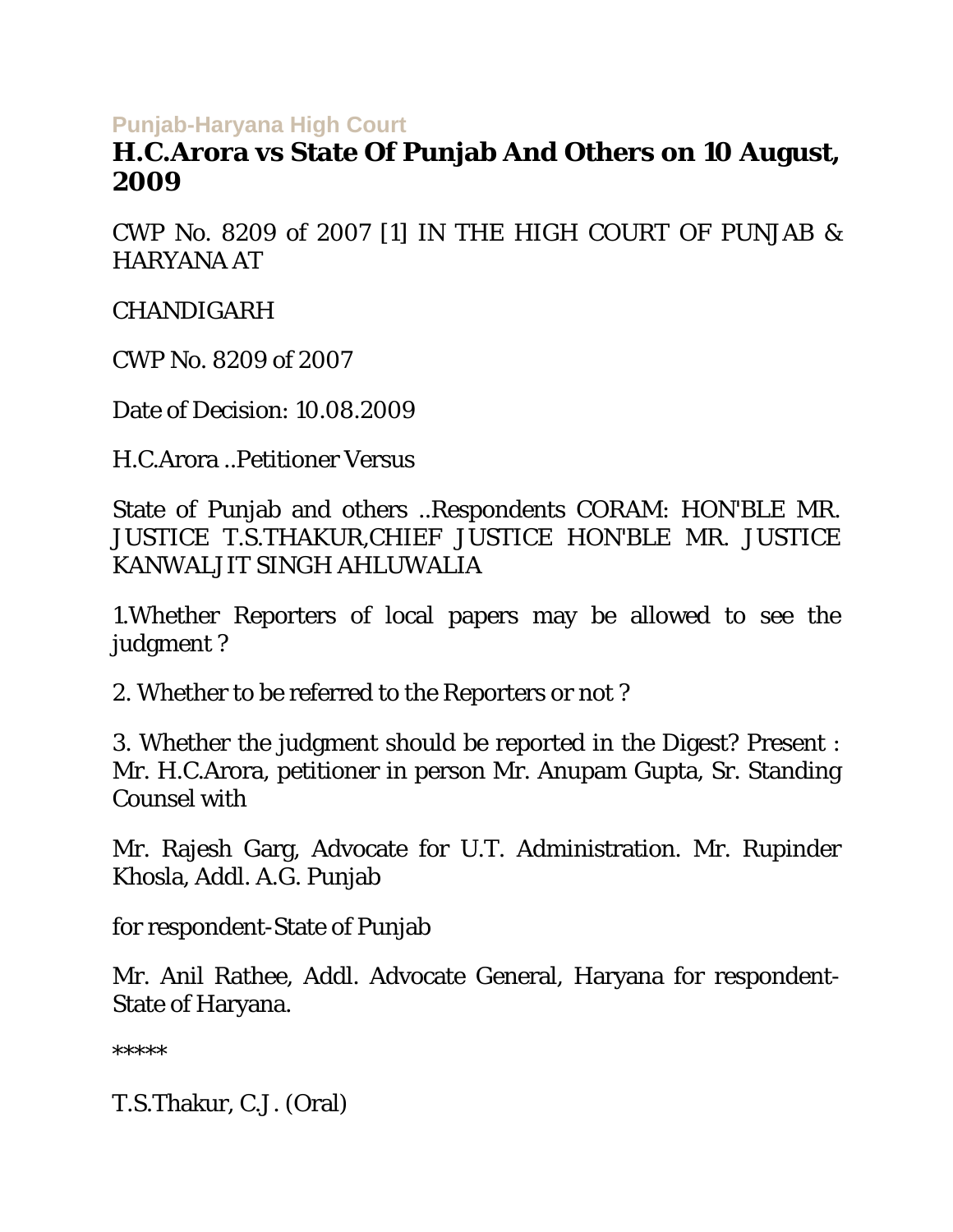This petition has been filed in public interest. It prays for a mandamus directing the respondents to place all the Acts and the Rules in force in the States of Punjab, Haryana and Union Territory of Chandigarh on their respective official websites for the benefit of general public having regard to the obligations enjoined upon them CWP No. 8209 of 2007 [2] under Section  $4(1)(b)(v)$  of The Right to Information Act, 2005, (for short ' the Act').

Mr. Arora, who appears in person argued that Section  $4(1)$  (b)(v) of the Act aforementioned provides that every public authority shall publish within 120 days from the enactment of the Act every rules, regulations, instructions, manuals and records, held by it or under its control or used by its employees for discharging its functions. He submitted that even five years after the enactment of the statute and despite a clear mandate contained in Section  $4(1)(b)$  of the Act, the respondents have not published the relevant rules, regulations, instructions, manuals and records held by them or under their control or to be used by their employees for discharging of their functions, no matter such publication is necessary as the public at large is seriously handicap on account of non-availability of upto date rules, regulations, instructions and manuals. It is urged by Mr. Arora that rules, regulations, instructions and manuals ought to be published by the respondents at the earliest as publication of rest of the material may require some time before the task can be accomplished. In response to a notice issued by this Court, the respondents have appeared and filed their affidavits. While the State of Haryana has on affidavit stated that they have complied with the requirements of publishing of the rules, regulations, instructions and manuals on their website, the State of Punjab despite grant of six months time to it, has failed to do so nor has it offer any explanation for its failure. In so far as U.T. Administration of Chandigarh is concerned, Mr. Gupta, learned Senior Standing Counsel appearing on its behalf CWP No. 8209 of 2007 [3] states that the rules, regulations, instructions and manuals relating to U.T. Administration, Chandigarh have been published and placed on the website of U.T. Administration, Chandigarh. Mr. Arora is satisfied with the steps taken by the respondent-State of Haryana and U.T.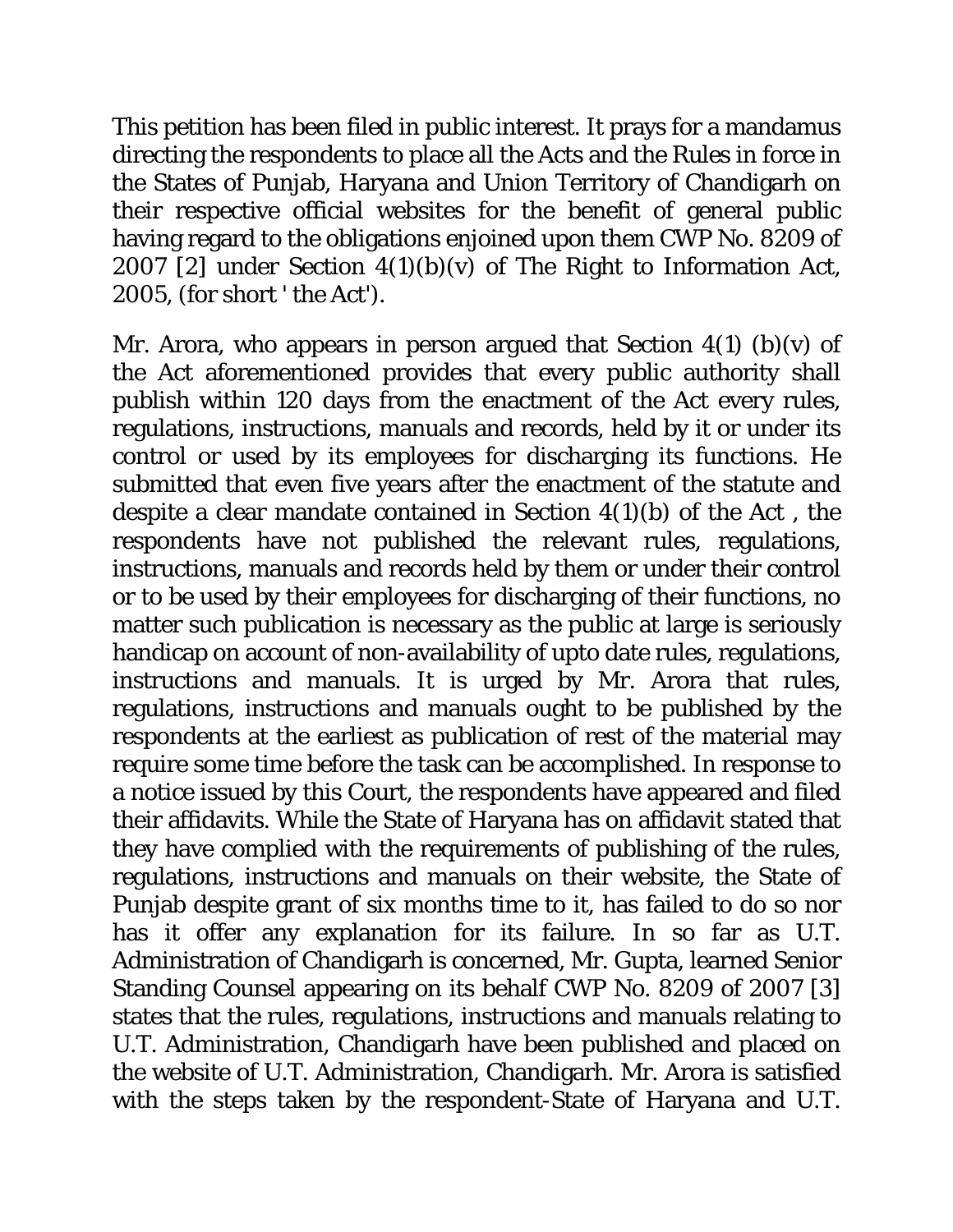Administration, Chandigarh but seeks a direction against the State of Punjab for early publication of the rules, regulations, instructions and manuals in a manner that would ensure proper dissemination of the information to the public at large especially over the Internet. He submits that the writ petition could be disposed of with suitable directions so that in case the State Government fails in making the publications within the extended period granted by this Court, the matter could be dealt with in appropriate contempt proceedings.

Section 4 of the Act no doubt requires every public authority to publish within one hundred and twenty days from the date of enactment of the Act the information stipulated therein. Section  $4(1)(b)(v)$  requires the rules, regulations, instructions, manuals and records, held by the public authority or under its control to be published. The expression 'record' as defined in Section 2(i) includes any document, manuscript and file, any microfilm, microfiche and facsimile copy of a document, any reproduction of image or images embodied in such microfilm and any other material produced by a computer or any other device. The obligation to publish the requisite information enumerated under Section 4(1)(b) of the Act, therefore, involves a mammoth exercise at all levels. If the said exercise has not even begun in the State of Punjab despite lapse of five years since the CWP No. 8209 of 2007 [4] Act has been enforced, it is difficult to say how the State can accomplish of the said exercise within a period of one month which Mr. Khosla prayed for. Absence of any explanation forthcoming from the State of Punjab for its failure even to make a beginning is a clear indicative of a total failure on its part in complying with the requirements of the Act. This is not a happy situation. But so long as the Act requires, the information to be published and so long as that publication has a purpose to achieve, there is no reason muchless any justification for the State not to take appropriate steps in having the required material published. What is regrettable is that the State has not even constituted a nucleus or set up a special or technical cell for undertaking this exercise. All that has been done, according to Mr. Khosla, is that the Government have written to the different Administrative Departments in this regard. We fail to appreciate as to